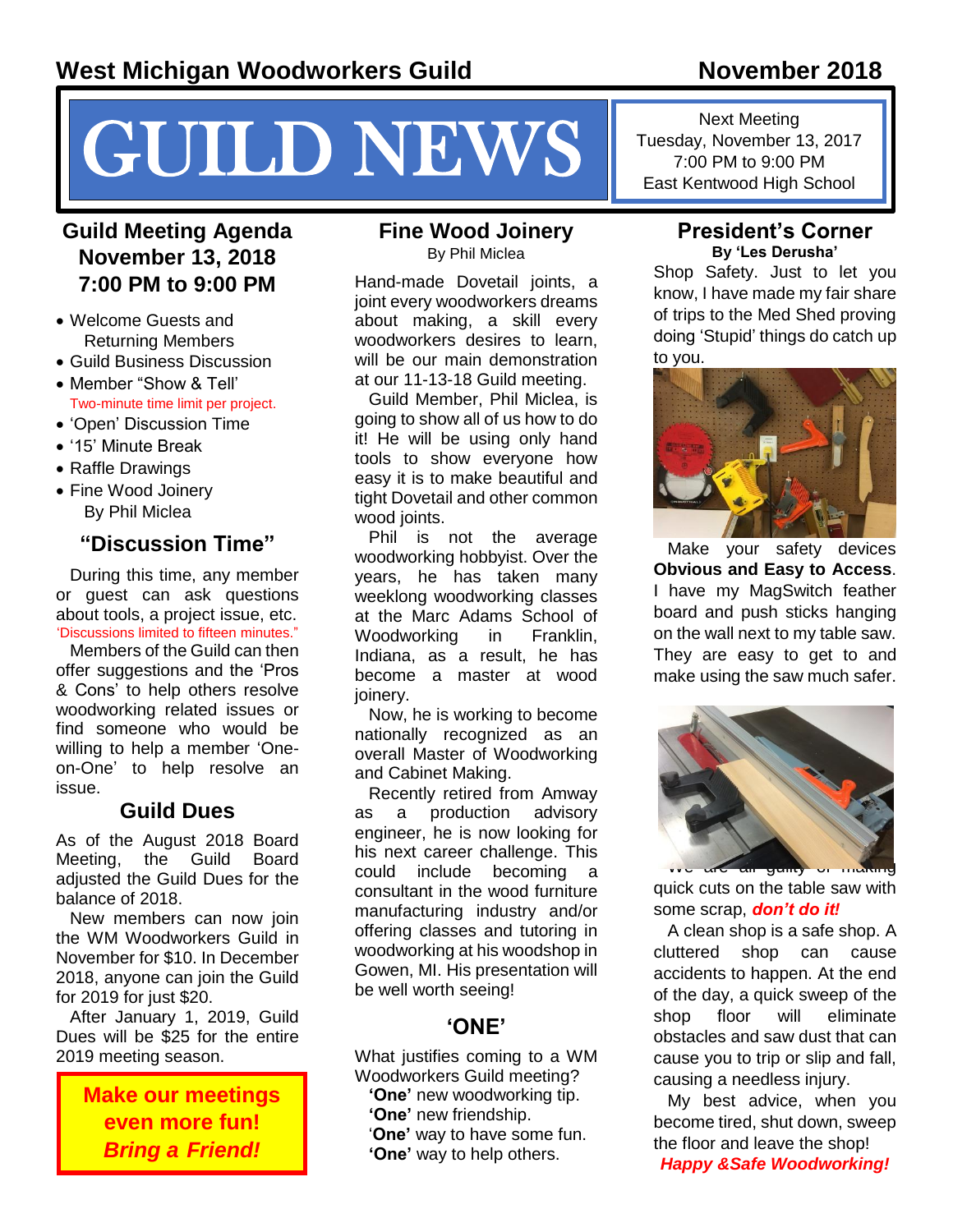# **West Michigan Woodworkers Guild\_\_\_\_\_ \_\_\_\_\_\_November 2018**

# **The October 2018 Meeting!**

Our October meeting was a **REAL** training session. Darin Tuttle showed Guild Members how to 'flatten' a slab of wood using a router a typical woodworking hobbyist might already have in their shop.

Usually flattening a +14" wide wood slab requires a woodworker to locate another woodworker with a planer wider than thirteen inches (which few woodworkers have) or finding a professional woodworking shop with a real wide planer to flatten a slab for you for \$\$\$.

Darin showed those attending his demonstration, how with just a couple of 2"X4"s, and a shop made sliding router platform he could flatten a wide wood slab.

The wood slab can be of any width or length. Darin said he prefers to use a 2½ HP router with a 3" wide ½" shanked flattening bit that has three  $\frac{3}{4}$ " square carbide cutter blocks specifically designed to flatten wood slabs, wood table or work bench tops.

However, Darin pointed out a smaller router with a standard ¼" shanked flat bottom-edged router bit could also be used.

It was an excellent presentation. **Thank you Darin! ~ ~ ~ ~ ~ ~ ~ ~**

Try not to miss our November's Guild meeting. It is going to be another fun and interesting meeting on Hand Made Dovetail Joinery!

A map to our meeting location is on our website under the heading of **'Meetings'** to help you get to our meetings.

www.westmichiganwoodworker



#### **'Guild Meeting Main Presentation'**

Pic. #1, the sliding router jig for flattening wood slab, table tops or work bench tops. Pic. #2. Darin Tuttle explains the set-up of the router with either a standard flat bottom router bit or the use of the 3" carbide tipped router bit. Pic. #3, Darin talking about how to lock down the slab so it cannot move while flattening it and how to deal with twists in an un-flattened natural slab. Pic. #4, Darin flattening the 14" wide, 8' long walnut slab donated by Guild member, John Pflug.



#### **'Show & Tell'**

Pic. #1. Steve De Vires showing off his flexible arm light holder and flexible arm I-pad holder he has made for use in his shop. Pic. #2. Steve explaining how he uses the flexible arms when he is working on different projects needing more light and/or allowing him to be able to follow ideas and plans for projects he is building while on-line with his I-Pad.



s.org **I** Guild by our members and supporters. **'Raffle and 50/50 Drawings'** Wayne Veneklasen (R) all setup for the 50/50 Drawing and the Raffle of a Dust Collector System, other tools, wood and Gift Certificates from Craft Supplies USA, all donated to the



**'Show & Tell'** Jim Jakosh explaining his High Voltage Fractal Wood Burned Bowl Project.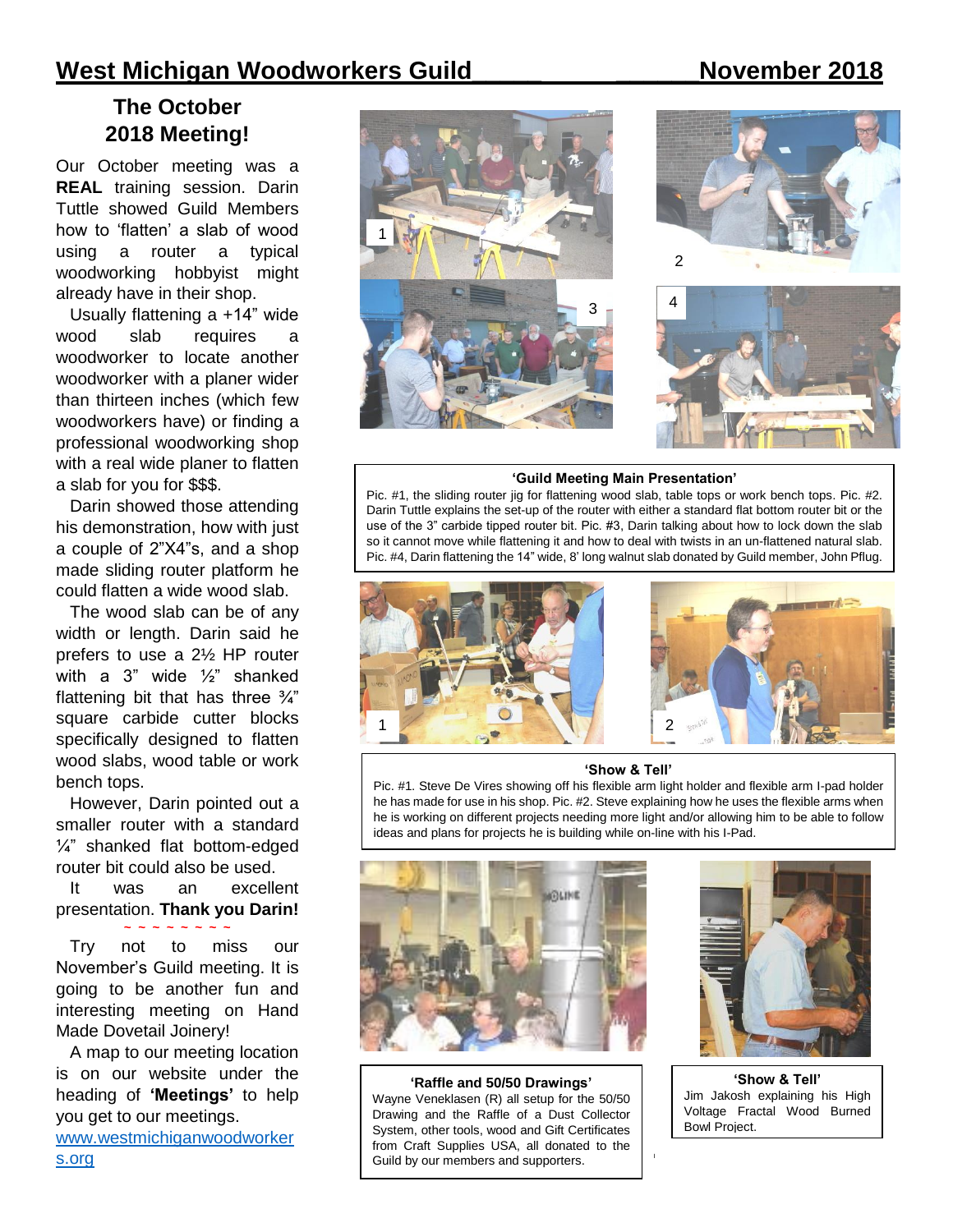# **West Michigan Woodworkers Guild \_\_\_ \_\_November 2018**

# **Group Buy From Carter Products**

Grand Rapids, MI, based, Carter Products, is offering the West Michigan Woodworkers Guild Members an opportunity for a Group Purchase any of their products.

Carter Products produces Band Saw related accessories, blade guides, band saw blades and wood lathe turning tools and accessories.

*Here is the deal*. As a Guild member, you can buy any Carter Product at a 15% discount plus MI Sales Tax!

The Guild Group Buy **Begins** at the November 13<sup>th</sup> Guild meeting, It **Ends** at the December 11<sup>th</sup> Guild meeting!

Case Vander Maas, Guild Treasurer, will have a supply of Carter catalogs and order forms available for Guild Members at the November 13<sup>th</sup> meeting. OR, you can go to their website [\(www.carterproducts.com\)](http://www.carterproducts.com/) and pick out the items you want. Put those items on the order form from the catalog or website, then return the Carter order from to Case Vander Maas at the December 11<sup>th</sup> meeting along with a check or cash that includes 6% MI Sales Tax.

Your order will be taken to Carter Products and every effort will be made to get all ordered items to you by 12-22-18.

### **Newsletter Articles**

The use of any of the articles in the WM Woodworkers Guild's Newsletter are available to any organization who may wish to reprint them in their publications.

#### '**Unlimited' "Free"**

#### **Woodworking Training**

As a woodworker, you may not be aware there are many sources of *'Unlimited' & 'FREE'* Woodworking Training and Tips available.

All you to do is use your home or notebook computer, I-Pad or Cell phone, get on the Internet, and go to any one of the following Internet sites.

1. [www.facebook.com/groups/](http://www.facebook.com/groups/wmiwwguild) [wmiwwguild.](http://www.facebook.com/groups/wmiwwguild) This is the West Michigan Woodworkers Guild Facebook Page. Great woodworking articles, plans, tips and it is updated daily!

2. [www.westmichiganwoodwor](http://www.westmichiganwoodworkers.org/) [kers.org](http://www.westmichiganwoodworkers.org/) This is the West Michigan Woodworkers Guild's Main website. Once there, 'Click' on **'Links'**. There you will find links to over ninety woodworking equipment and supply vendors, woodworking magazines, other Michigan Woodworking Guilds, nationally recognized training schools for woodworking, and other woodworking websites.

#### 3. [www.lumberjocks.com](http://www.lumberjocks.com/)

Lumberjocks is a Woodworkers Forum with woodworking tips, woodworkers displaying their projects with instructions and tips on how to build similar projects plus other *'Good to Know'* woodworking tips.

4. www.youtube.com **Search:** *'woodworking.'* This is not '*JUST*' a woodworking site, while it has *'Good to Know'* information about woodworking; you can also search for information on just about any other subject as well!

These websites are all *FREE!*

# **Guild Contact & Newsletter Editor**

Being the Guild Contact & Newsletter Editor on the West Michigan Woodworkers Guild Board is very interesting!

The person in this position is in the *'Thick'* of everything happening within the West Michigan Woodworkers Guild, the woodworking community of West Michigan AND throughout the State of Michigan.

By being on the Board of Directors of the Guild, you help plan the content of our meetings and add leadership to improve and guide the Guild's activities throughout the year.

You receive newsletters and inquiries from other Guilds and woodworking groups all across Michigan. As a result, you learn what other woodworkers are doing in their respective groups.

You also receive inquiries from people who are interested in becoming more involved in woodworking and/or our Guild. You receive calls from those who are looking for help selling high quality new and used woodworking equipment, supplies, lumber and/or logs.

You get to talk to woodworkers who need help with their projects. In addition, you meet and interact with vendors who want to support the Guild and members of organizations who are looking for help with their activities. Most of all you learn more about woodworking in general and your community overall than you would ever believe possible.

*Learn more about being the next Guild Contact & Newsletter Editor next month.*